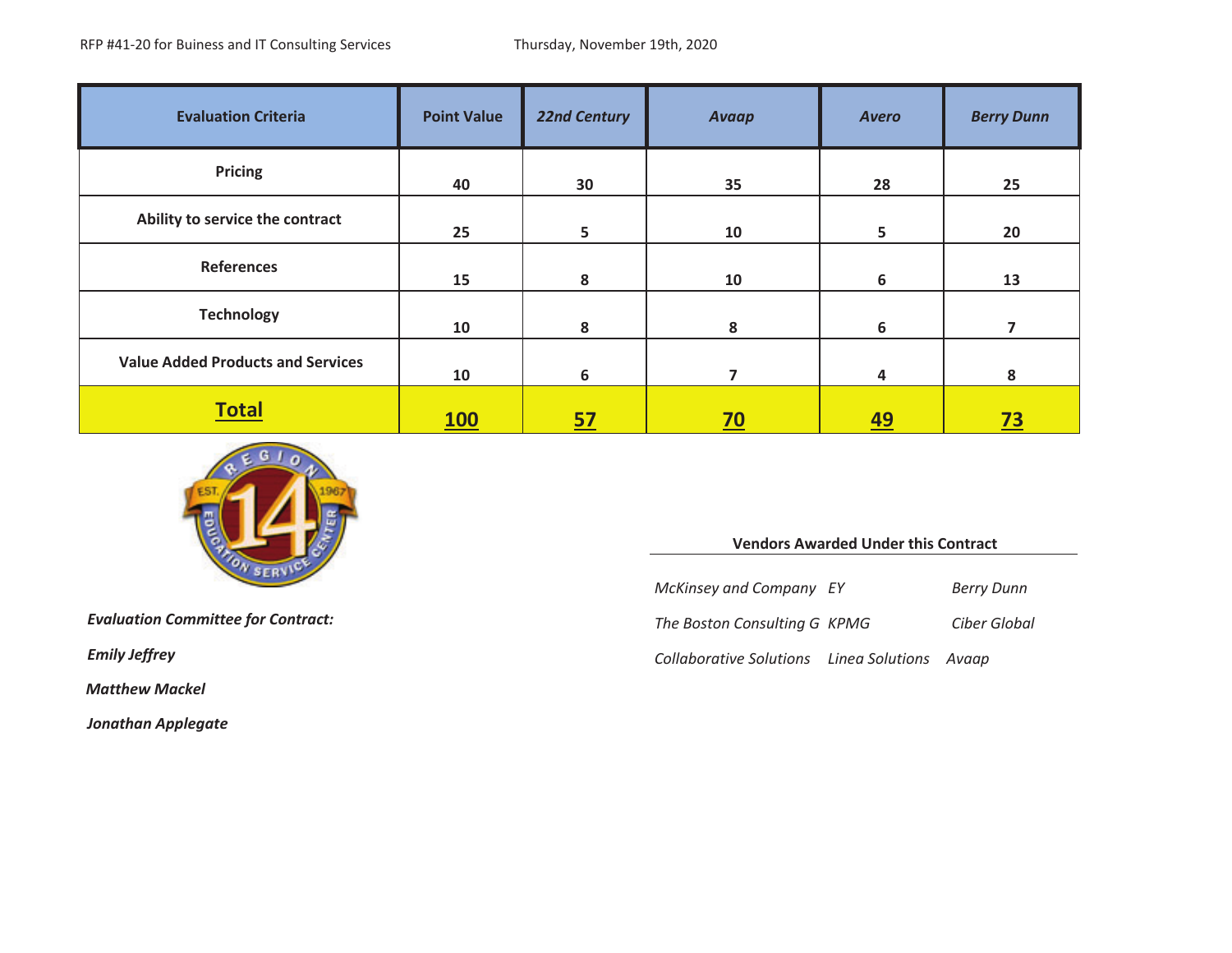| <b>Evaluation Criteria</b>               | <b>Point Value</b> | <b>BKJ Global</b> | <b>Bright Morning</b><br><b>Consulting</b> | <b>Ciber Global</b> | <b>Clovity</b> | <b>COGENT</b><br><b>Infotech</b> |
|------------------------------------------|--------------------|-------------------|--------------------------------------------|---------------------|----------------|----------------------------------|
| <b>Pricing</b>                           | 40                 | 38                | 38                                         | 30                  | 25             | 30                               |
| Ability to service the contract          | 25                 | 5                 | 15                                         | 20                  | 5              | 15                               |
| <b>References</b>                        | 15                 | 5                 | 10                                         | 10                  | 4              | 10                               |
| <b>Technology</b>                        | 10                 | 7                 | $\mathbf{2}$                               | 8                   | 5.             | 8                                |
| <b>Value Added Products and Services</b> | 10                 | $\overline{2}$    | $\overline{2}$                             | 8                   | 4              | 5                                |
| <b>Total</b>                             | <u>100</u>         | <u>57</u>         | 67                                         | $\frac{76}{ }$      | 43             | <u>68</u>                        |



*Emily Jeffrey*

*Matthew Mackel*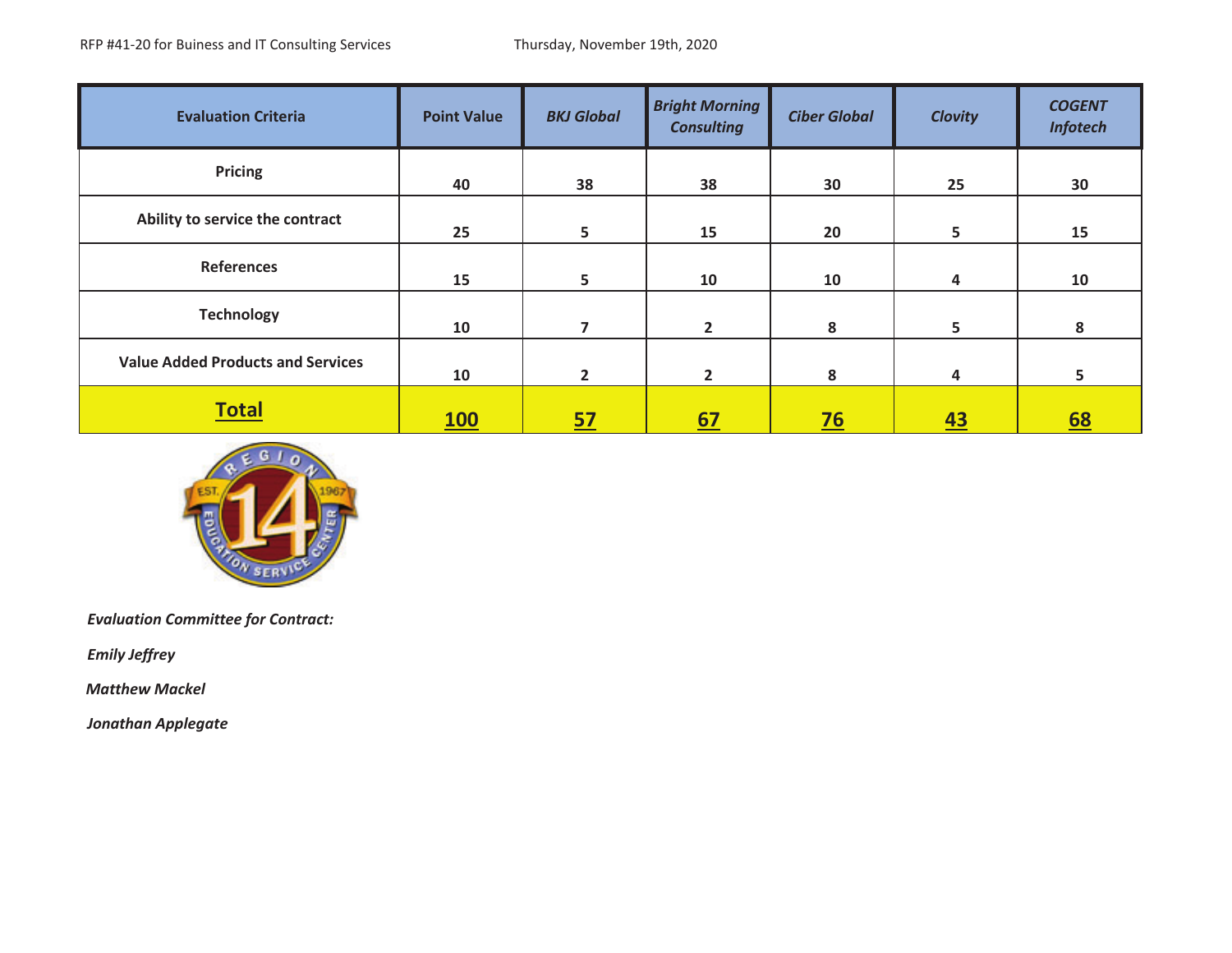| <b>Evaluation Criteria</b>               | <b>Point Value</b> | <b>Collaborative</b><br><b>Solutions</b> | <b>DevCare</b><br><b>Solutions</b> | EY        | <b>KPMG</b> | <b>Linea Secure</b> |
|------------------------------------------|--------------------|------------------------------------------|------------------------------------|-----------|-------------|---------------------|
| <b>Pricing</b>                           | 40                 | 30                                       | 38                                 | 30        | 30          | 35                  |
| Ability to service the contract          | 25                 | 15                                       | 10                                 | 23        | 25          | 5                   |
| <b>References</b>                        | 15                 | 12                                       | 8                                  | 12        | 12          | 5                   |
| <b>Technology</b>                        | 10                 | 8                                        | 5                                  | 8         | 8           | 6                   |
| <b>Value Added Products and Services</b> | 10                 | 8                                        | 6                                  | 5         | 5           | 4                   |
| <b>Total</b>                             | <b>100</b>         | <u>73</u>                                | <u>67</u>                          | <u>78</u> | <u>80</u>   | 55                  |



*Emily Jeffrey*

*Matthew Mackel*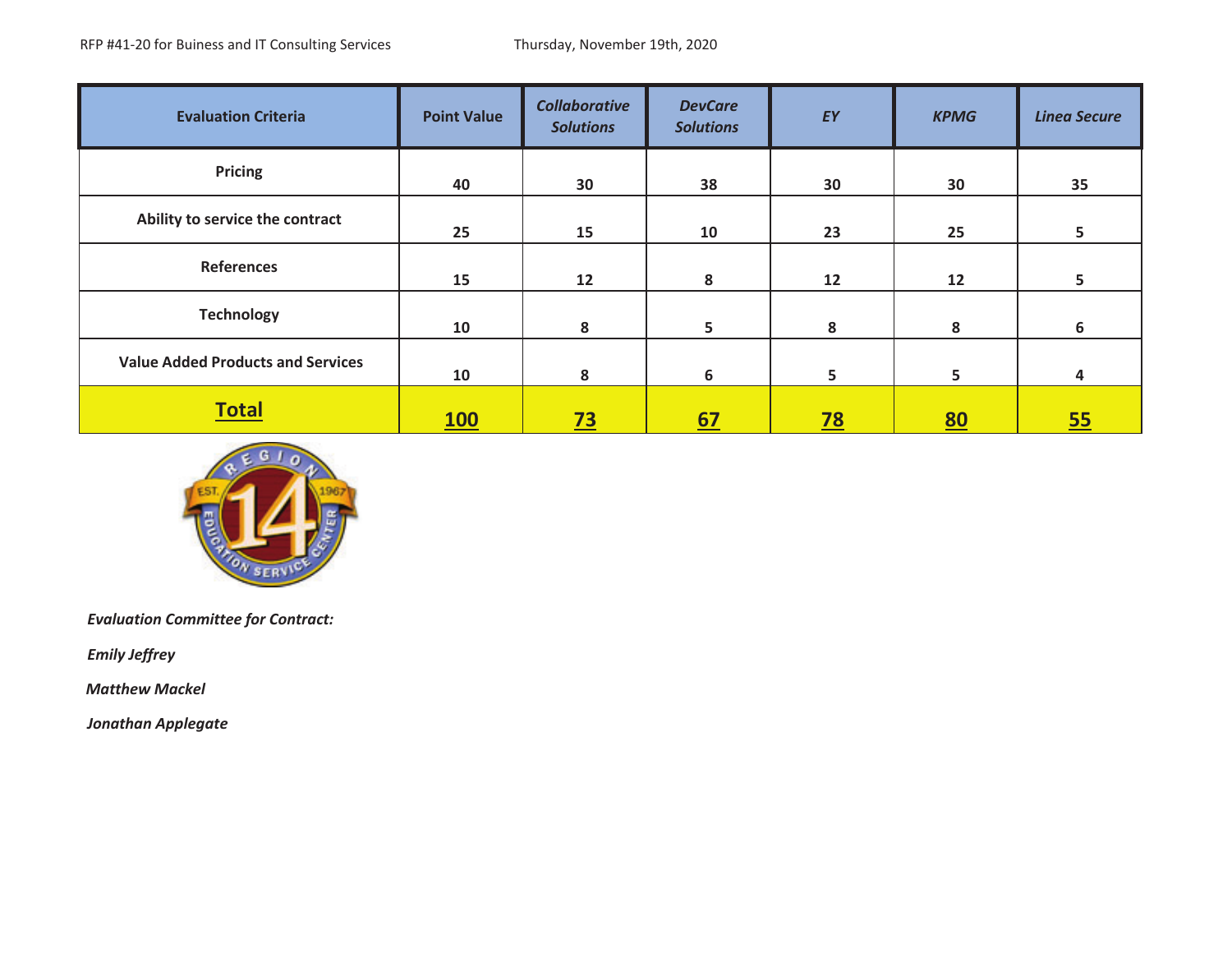| <b>Evaluation Criteria</b>               | <b>Point Value</b> | <b>Linea Solutions</b> | <b>Maxxion</b><br><b>Technologies</b> | <b>McKinsey and</b><br><b>Company</b> | <b>Mindboard</b> | <b>The Boston</b><br><b>Consulting</b><br><b>Group</b> |
|------------------------------------------|--------------------|------------------------|---------------------------------------|---------------------------------------|------------------|--------------------------------------------------------|
| <b>Pricing</b>                           | 40                 | 35                     | 30                                    | 38                                    | 30               | 35                                                     |
| Ability to service the contract          | 25                 | 20                     | 5                                     | 25                                    | 15               | 25                                                     |
| References                               | 15                 | 5                      | $\mathbf{2}$                          | 15                                    | 10               | 12                                                     |
| <b>Technology</b>                        | 10                 | 6                      | 3                                     | 10                                    | 4                | 9                                                      |
| <b>Value Added Products and Services</b> | 10                 | 4                      | $\mathbf{2}$                          | 10                                    | 6                | 8                                                      |
| <b>Total</b>                             | <u>100</u>         | <u>70</u>              | 42                                    | 98                                    | 65               | <u>89</u>                                              |



*Emily Jeffrey*

*Matthew Mackel*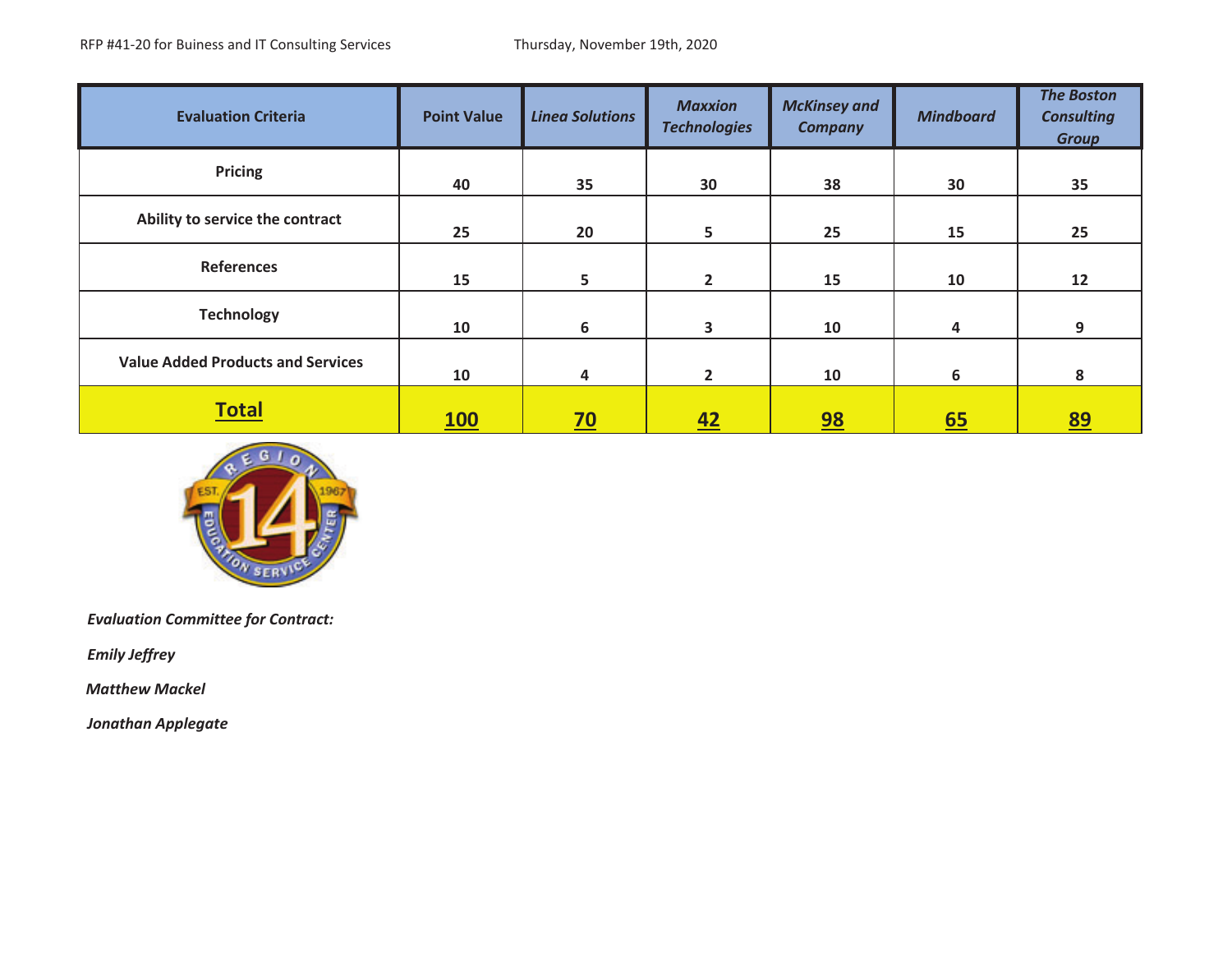| <b>Evaluation Criteria</b>               | <b>Point Value</b> | <b>V3iT Consulting</b> | <b>Needpipe</b> |                          |                  |          |
|------------------------------------------|--------------------|------------------------|-----------------|--------------------------|------------------|----------|
| <b>Pricing</b>                           | 40                 | 35                     | 30              |                          |                  |          |
| Ability to service the contract          | 25                 | 10                     | 10              |                          |                  |          |
| <b>References</b>                        | 15                 | 8                      | 3               |                          |                  |          |
| <b>Technology</b>                        | 10                 | 7                      | 5               |                          |                  |          |
| <b>Value Added Products and Services</b> | 10                 | 5                      | 5               |                          |                  |          |
| <b>Total</b>                             | <u>100</u>         | 65                     | <u>53</u>       | $\underline{\mathbf{0}}$ | $\boldsymbol{0}$ | <u>0</u> |



*Emily Jeffrey*

*Matthew Mackel*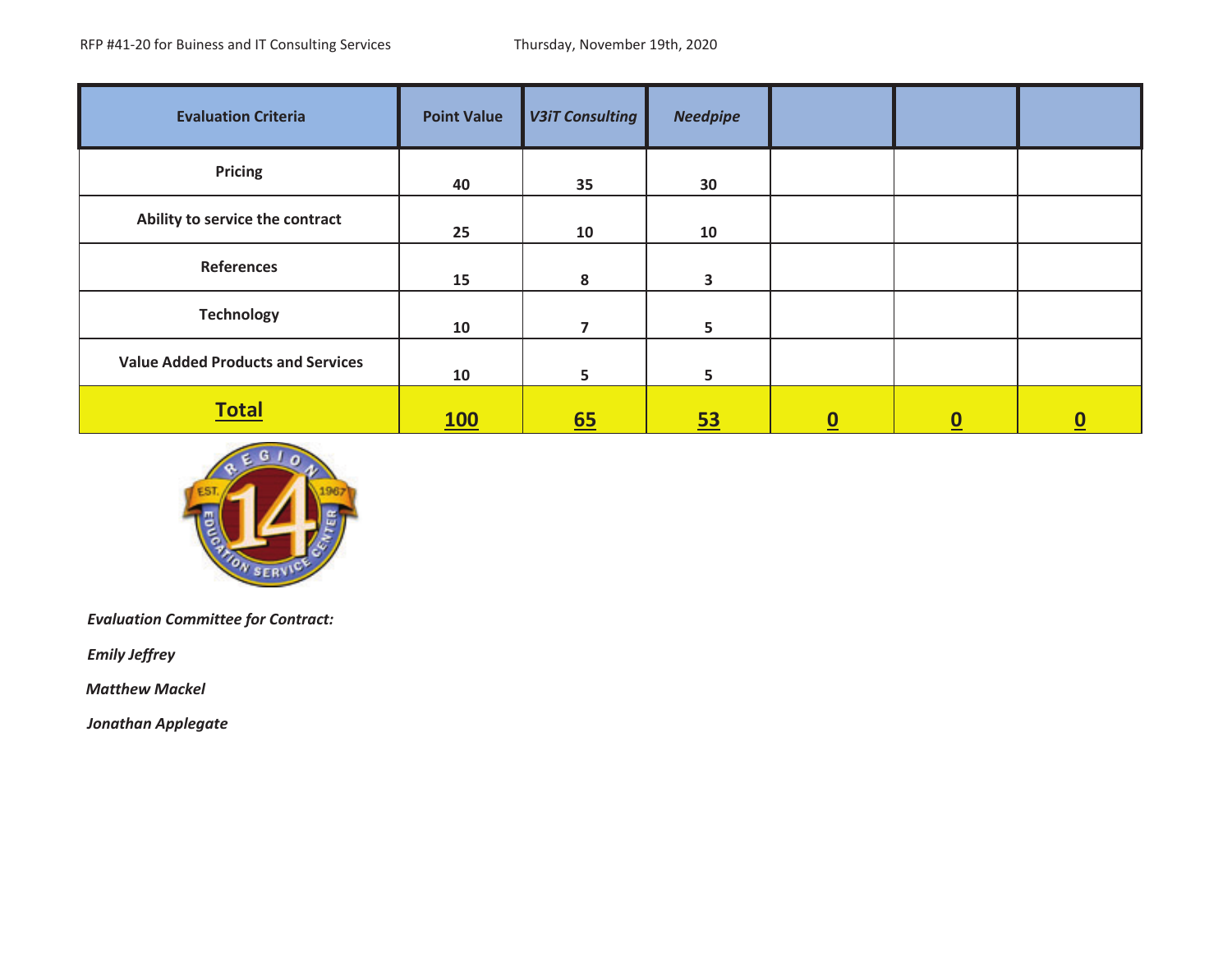

# **#41-20 - Request for Proposal (RFP) for Business and IT Consulting and Advisory Services**

## **Project Overview**

| <b>Project Details</b>     |                                                                                           |
|----------------------------|-------------------------------------------------------------------------------------------|
| <b>Reference ID</b>        | #41-20                                                                                    |
| <b>Project Name</b>        | Request for Proposal (RFP) for Business and IT Consulting and Advisory<br><b>Services</b> |
| <b>Project Type</b>        | <b>RFP</b>                                                                                |
| <b>Project Description</b> | Business and IT Consulting and Advisory Services                                          |
| <b>Open Date</b>           | Oct 06, 2020 6:00 AM CDT                                                                  |
| <b>Close Date</b>          | Nov 19, 2020 2:00 PM CST                                                                  |

#### **Seal status**

| <b>Requested Information</b> | Unsealed on              | <b>Unsealed by</b> |
|------------------------------|--------------------------|--------------------|
| Proposal                     | Nov 19, 2020 2:17 PM CST | Jonathan Applegate |
| Pricing                      | Nov 19, 2020 2:17 PM CST | Jonathan Applegate |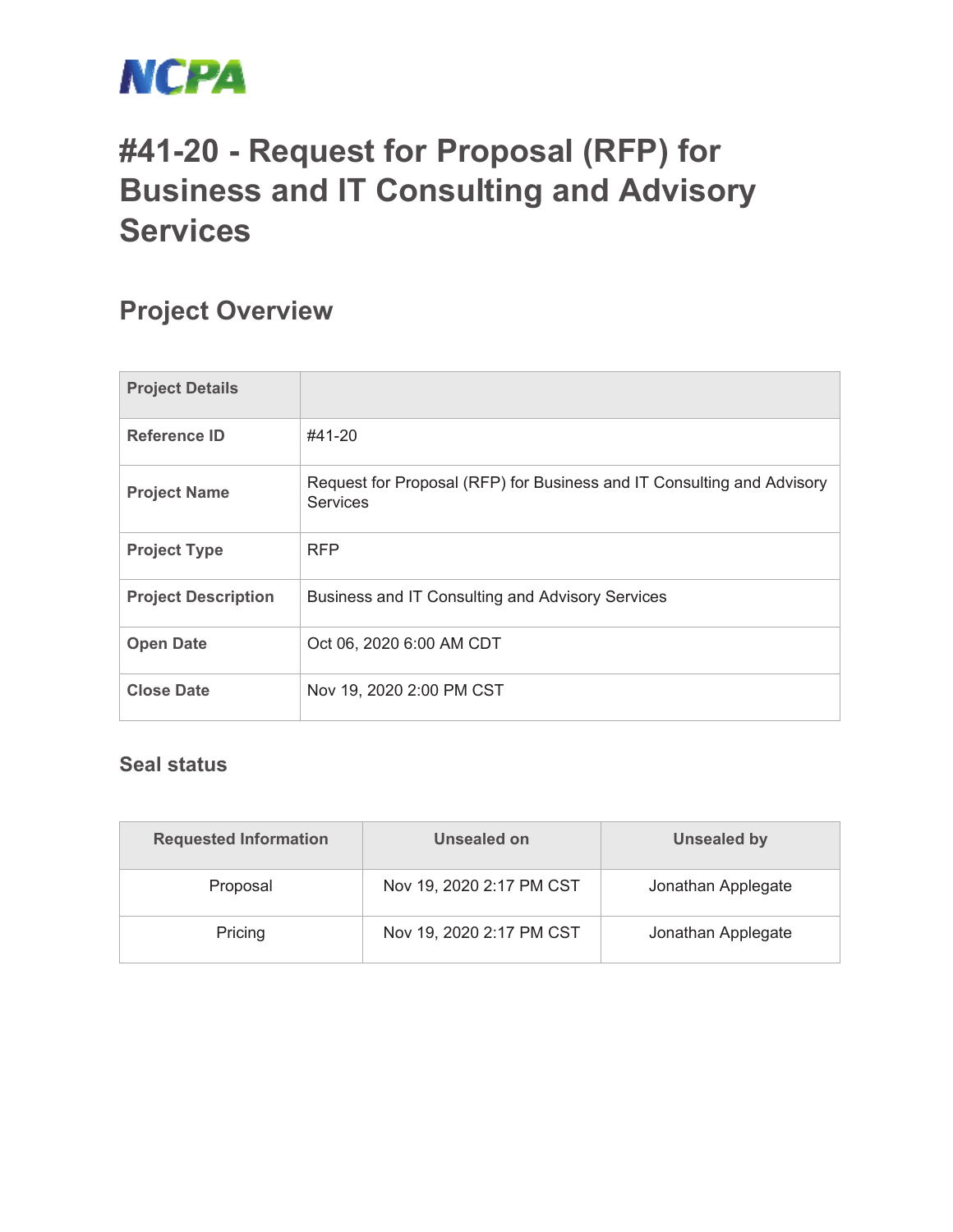

### **RFP Bid/Proposal Receipt List:**

RFP #41-20 Business and IT Consulting and Advisory Services Thursday, November 19th, 2020 2:00 pm

| <b>Supplier</b>                                                  | <b>Date</b><br><b>Submitte</b><br>$\mathbf d$ | <b>Name</b>                | <b>Email</b>                        |
|------------------------------------------------------------------|-----------------------------------------------|----------------------------|-------------------------------------|
| <b>Berry Dunn</b><br><b>McNeil &amp; Parker,</b><br><b>LLC</b>   | Nov 19,<br>2020<br>12:46 PM<br><b>CST</b>     | Kevin<br><b>Scheirer</b>   | pqcv@berrydunn.com                  |
| <b>Linea Solutions</b>                                           | Nov 19,<br>2020 1:20<br>PM CST                | <b>Bradford</b><br>Hodgson | bids@lineasolutions.com             |
| <b>Collaborative</b><br><b>Solutions</b>                         | Nov 18,<br>2020 8:00<br>PM CST                | <b>Broc Zautner</b>        | bzautner@collaborativesolutions.com |
| <b>The Boston</b><br><b>Consulting Group,</b><br>Inc.            | Nov 19,<br>2020<br>12:11 PM<br><b>CST</b>     | Kevin<br><b>Sanders</b>    | sanders.kevin@bcg.com               |
| Avaap                                                            | Nov 19,<br>2020<br>11:06 AM<br><b>CST</b>     | Nathan<br>Waggenspac<br>k  | nate.waggenspack@avaap.com          |
| <b>BKJ Global</b><br><b>Management</b><br><b>Consulting, LLC</b> | Nov 19,<br>2020 1:47<br>PM CST                | Shanita<br>Johnson         | info@bkjgmc.com                     |
| <b>22nd Century</b><br>Technologies, Inc.                        | Nov 18,<br>2020<br>11:04 AM<br><b>CST</b>     | Kulpreet<br>Singh          | govt@tscti.com                      |
| <b>KPMG LLP</b>                                                  | Nov 19,<br>2020<br>11:04 AM<br><b>CST</b>     | William Puga               | wpuga@kpmg.com                      |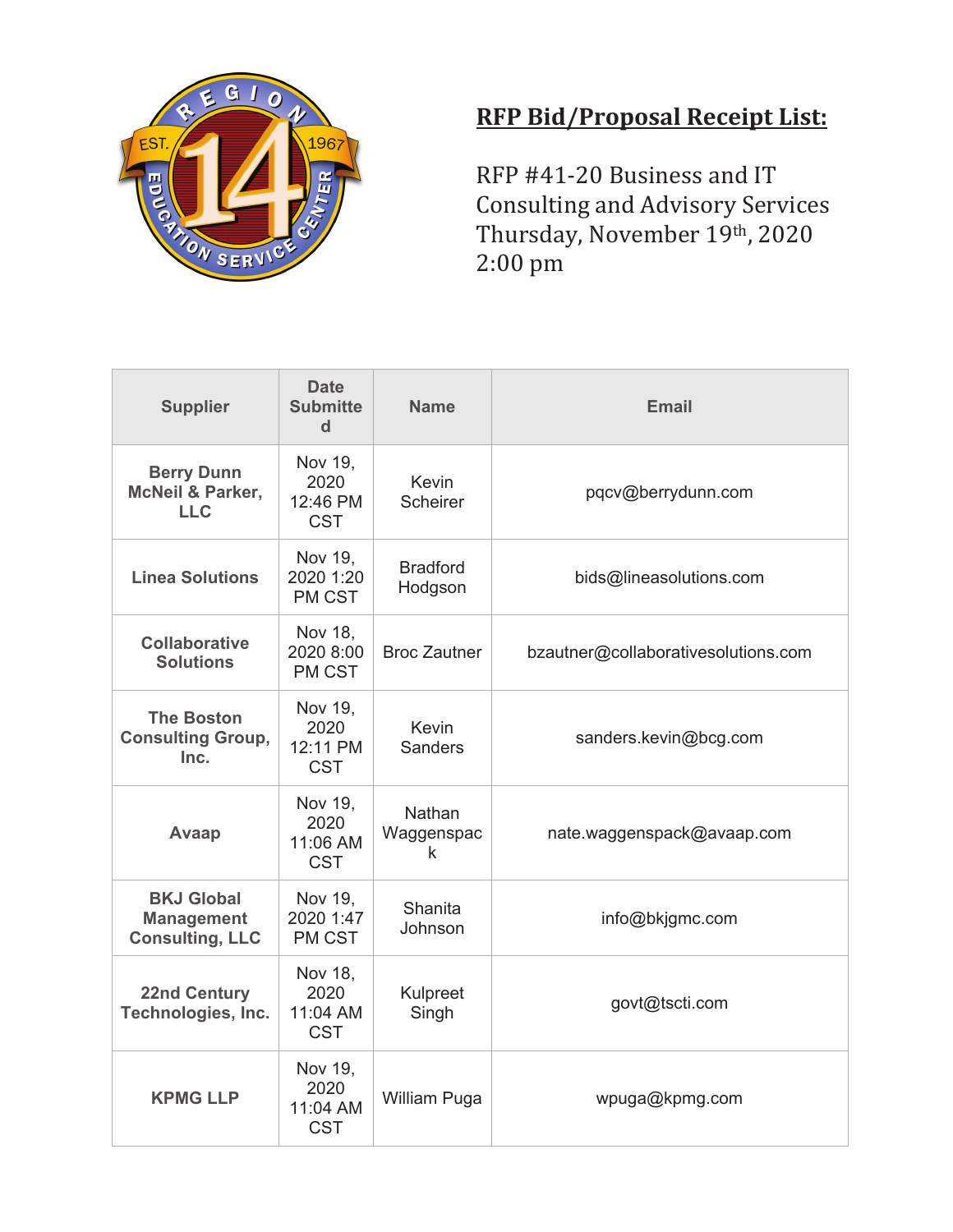| <b>DevCare</b><br><b>Solutions</b>                             | Nov 19,<br>2020 1:06<br>PM CST            | Janaki Thiru                | info@devcare.com                                |
|----------------------------------------------------------------|-------------------------------------------|-----------------------------|-------------------------------------------------|
| <b>Bright Morning</b><br><b>Consulting</b>                     | Nov 19,<br>2020<br>10:03 AM<br><b>CST</b> | Eugene<br><b>Bellavance</b> | gene.bellavance@brightmorningconsulting.c<br>om |
| <b>McKinsey and</b><br>Company, Inc.<br><b>Washington D.C.</b> | Nov 19,<br>2020<br>11:21 AM<br><b>CST</b> | Geoff<br><b>Bradford</b>    | mckinsey contracts@mckinsey.com                 |
| <b>COGENT Infotech</b><br><b>Corporation</b>                   | Nov 19,<br>2020 9:45<br>AM CST            | <b>Justin Acord</b>         | Govt-Bids@cogentinfo.com                        |
| Mindboard Inc.                                                 | Nov 16,<br>2020<br>10:37 AM<br><b>CST</b> | Gergana<br><b>Boneva</b>    | gboneva@mindboard.com                           |
| Avero, LLC                                                     | Nov 16,<br>2020<br>12:32 PM<br><b>CST</b> | April<br>Romines            | bd@averoadvisors.com                            |
| www.needpipe.co<br>m                                           | Nov 19,<br>2020<br>10:31 AM<br><b>CST</b> | <b>Clayton Rote</b>         | clayton.rote@needpipe.com                       |
| V3iT<br><b>Consulting, Inc</b>                                 | Nov 19,<br>2020<br>10:28 AM<br><b>CST</b> | Vandana<br>Padgaonkar       | rfp@v3it.com                                    |
| EY                                                             | Nov 19,<br>2020 9:13<br>AM CST            | Jackie Taylor               | Jackie.Taylor@ey.com                            |
| <b>Maxxion</b><br><b>Technologies Inc</b>                      | Nov 19,<br>2020<br>10:31 AM<br><b>CST</b> | Tariq Kottai                | $\text{tariq@maxxion.com}$                      |
| Clovity, Inc.                                                  | Nov 19,<br>2020 1:59<br>PM CST            | Cameron<br>Starman          | certifications@clovity.com                      |
| <b>Ciber Global, LLC</b>                                       | Nov 19,<br>2020<br>12:20 PM<br><b>CST</b> | Carrie<br>Christoph         | cchristoph@ciber.com                            |